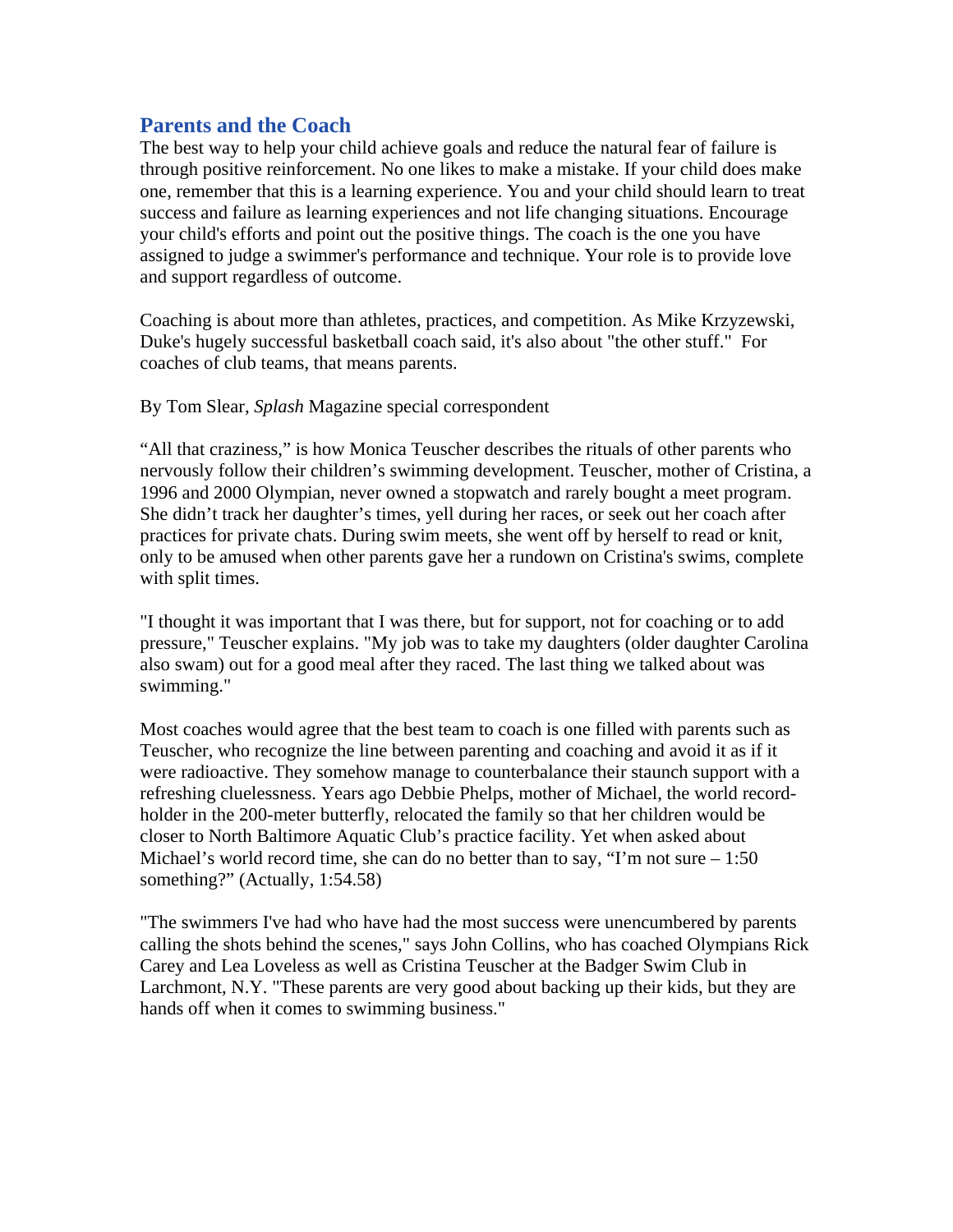## **The Growing Intrusion of Parents**

Most coaches will tell you that Teuscher and Phelps are hardly exceptions. The overwhelming majority of parents instinctively, or with gentle guidance, find their place in the background. A few, however, can't resist meddling, such as the mother who wrote Collins a five- or six-page letter every week for a year and a half. Rare is the swim coach who doesn't have a similar story to tell.

"So many," says Chuck Warner, the head coach at Rutgers University who coached club teams for years before entering the college ranks. "All filed away in a painful spot."

The effect of such parents is all out of proportion to their numbers. A survey by Dan Doyle, which will be published in his forthcoming book, The Encyclopedia of Sports Parenting, found that high school coaches across different sports are convinced that the biggest change in their profession over the last 15 years has been the growing intrusion of parents.

"No other factor they mentioned even came close," says Doyle, the executive director of the Institute for International Sport.

The top issues raised when the development coordinators for USA Swimming solicit opinions from club coaches are "parent education" and "club governance," euphemisms for the difficulty of dealing with parents, whether individually or as members of the club's board of directors. (The coach-board relationship will be covered in a future issue of Splash.)

# **An Oasis**

With Swimming the only standard is time, so performance is entirely quantifiable, measured precisely by the stopwatch. And playing time is rarely an issue. The only barrier to entry at most age-group meets is the entry fee. Everyone who wants to swim can compete.

Swimming's preciseness, however, comes with a price. In sports such as soccer and basketball, parents can judge their children's potential only against the players they compete against, which typically stretches no farther than adjacent counties. Not until the last two or three years of high school do they step onto a stage that provides statewide or national exposure.

Swimming, on the other hand, allows comparison between a 10-year-old breaststroker in Pennsylvania to one in California right down to the hundredth of a second. The temptation for parents to extrapolate is irresistible. If a son or daughter is among the Top 16 when they are 10, shouldn't they be in the running for a national championship when they turn 18?

In fact, quite the opposite is the case. Improvement is not a steady, positive slope, especially for prodigies. A study by USA Swimming using the All-Time Top100 swims in each age group through 1996 found that only 10 percent of the Top 100 10-and-Unders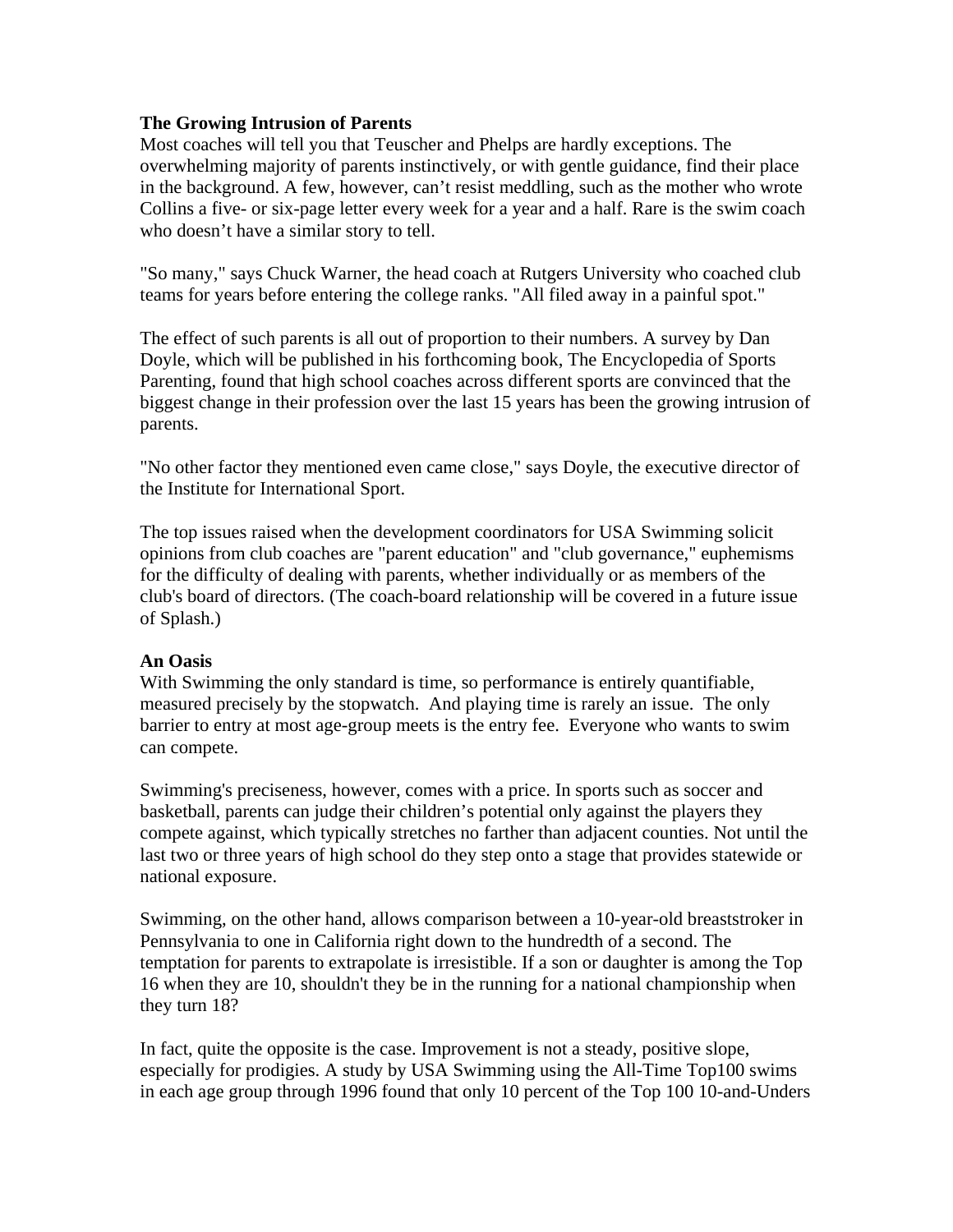maintained their status through age 18. Only half of the swimmers among the Top 100 in the 17-18 age group had made any top-100 list when they were younger.

"Those winning races at 10 probably won't be winning races when they are 20," says John Leonard, the executive director of the American Swimming Coaches Association. "This is one of those things that is obvious to coaches but is a mystery to parents. Coaches understand the long-term nature of the sport, parents often don't."

This misunderstanding creates swimming's equivalent of playing-time disputes. As swimmers begin to slip in national, regional, and even local rankings, their parents scramble for solutions. Sue Anderson, a former world record-holder and one of USA Swimming's development coordinators, saw the pattern repeat itself many times when she was head coach of the Scarlet Aquatic Club in New Jersey during the 1990s. These "pressure parents," as she calls them, begin to micromanage their children's swimming by arranging for extra practices and seeking out meets not on the team's schedule. When expectations still aren't met, they invariably blame the coach, who is mostly defenseless because no one can say for sure why young, talented swimmers stop improving. Maybe it is the coach's fault, though the problem just as likely could stem from the swimmer's early physical maturation or a mindset that has become mis-wired because of parental pressure, or a host of other reasons. Regardless, the conflict heats up until the swimmer jumps to another club, which is often the first of several such moves.

"What the parents think is helping their kids is only putting them under a lot of pressure," says Anderson. "Many of these kids do very well when they are 10-and-under and 11-12, but eventually a lot them they stop living up to expectations, and they fall apart."

### **The Other Stuff**

Of course, not all disputes fall under the category of domineering parents and underachieving swimmers (though they tend to be the most intractable). A coach's personal style can cause problems, particularly if he focuses almost exclusively on the senior swimmers. There is also the matter of different outlooks. Parents see only their sons and daughters and the next few weeks and months. Coaches see the entire team and the upcoming years. Then there's the issue of how coaches are viewed. Many parents don't see a professional, but a former jock slumming between real jobs.

"It was amazing how differently parents acted when I started coaching at the college level," says Warner. "I knew nothing more than when I was coaching a club team, but the parents assumed that I did."

Mike Krzyzewski, who, over the last 20 years at Duke has established himself as one of the most successful college basketball coaches ever, once said, "The coaching I love. The kids I love. It's the other stuff you have to watch out for."

What often matters to parents is the other stuff, whether coaches are returning their phone calls promptly or thanking them for their volunteer work on behalf of the club. These small courtesies seem insignificant by themselves, but when taken together they